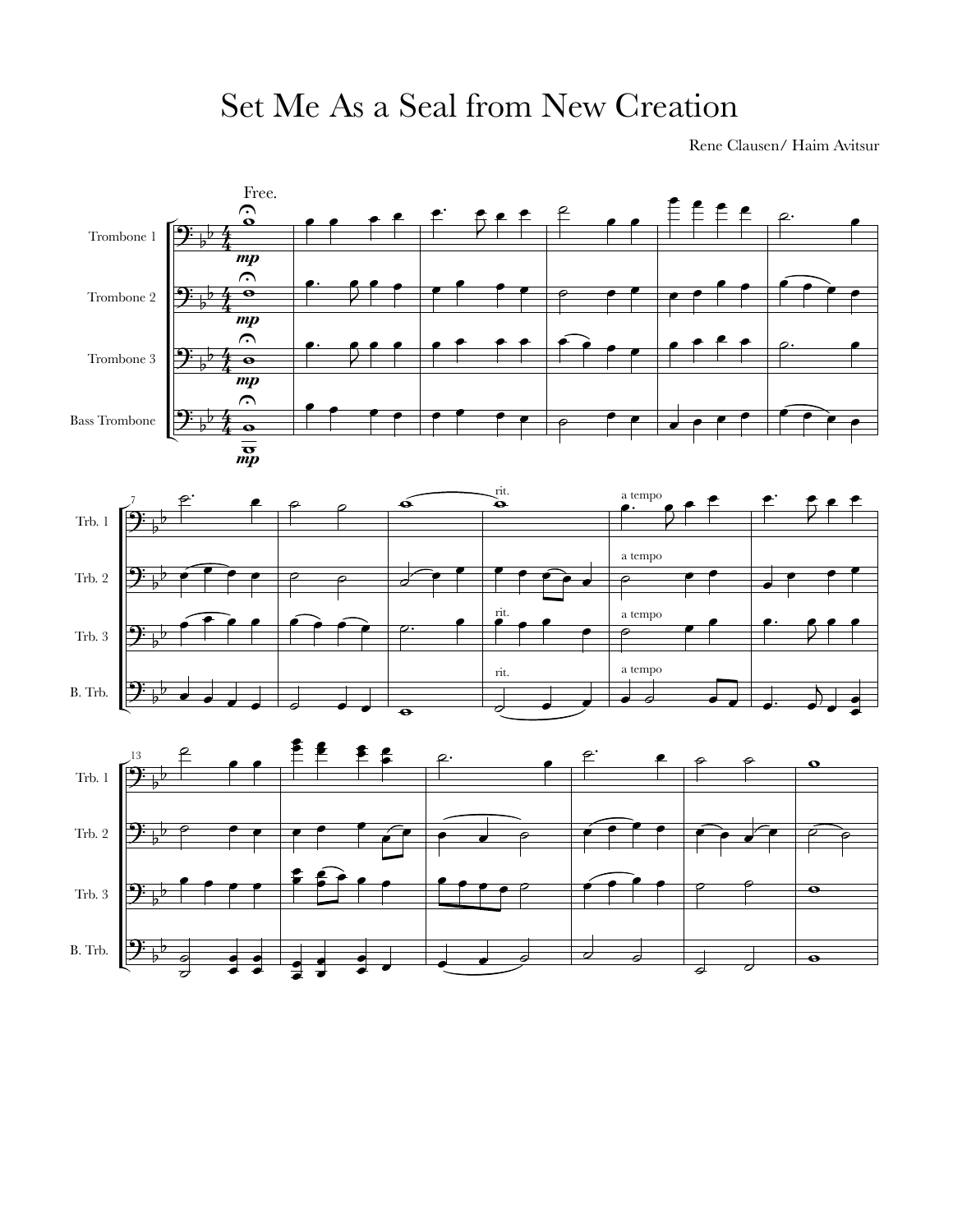





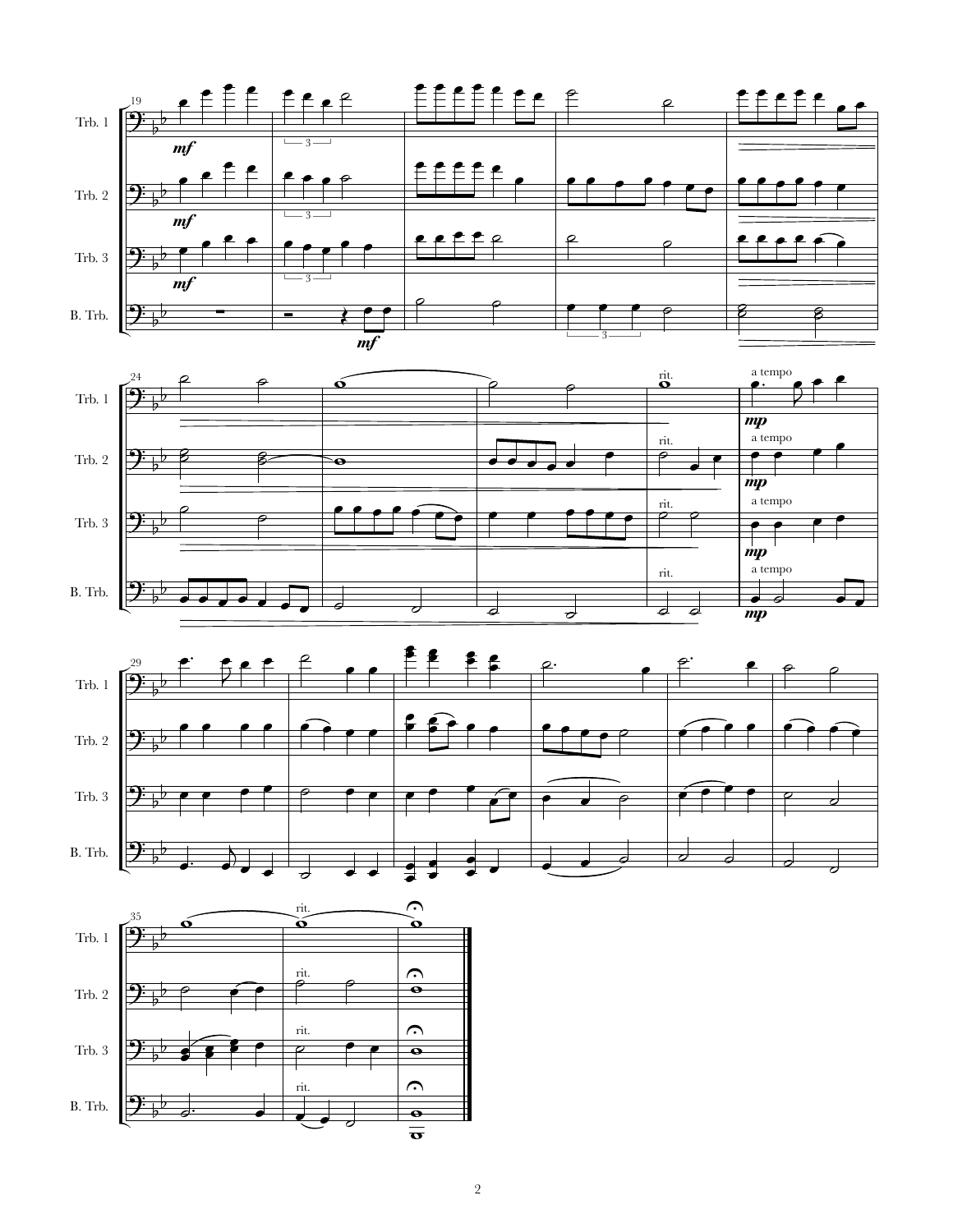Trombone 1

Set Me As a Seal from New Creation

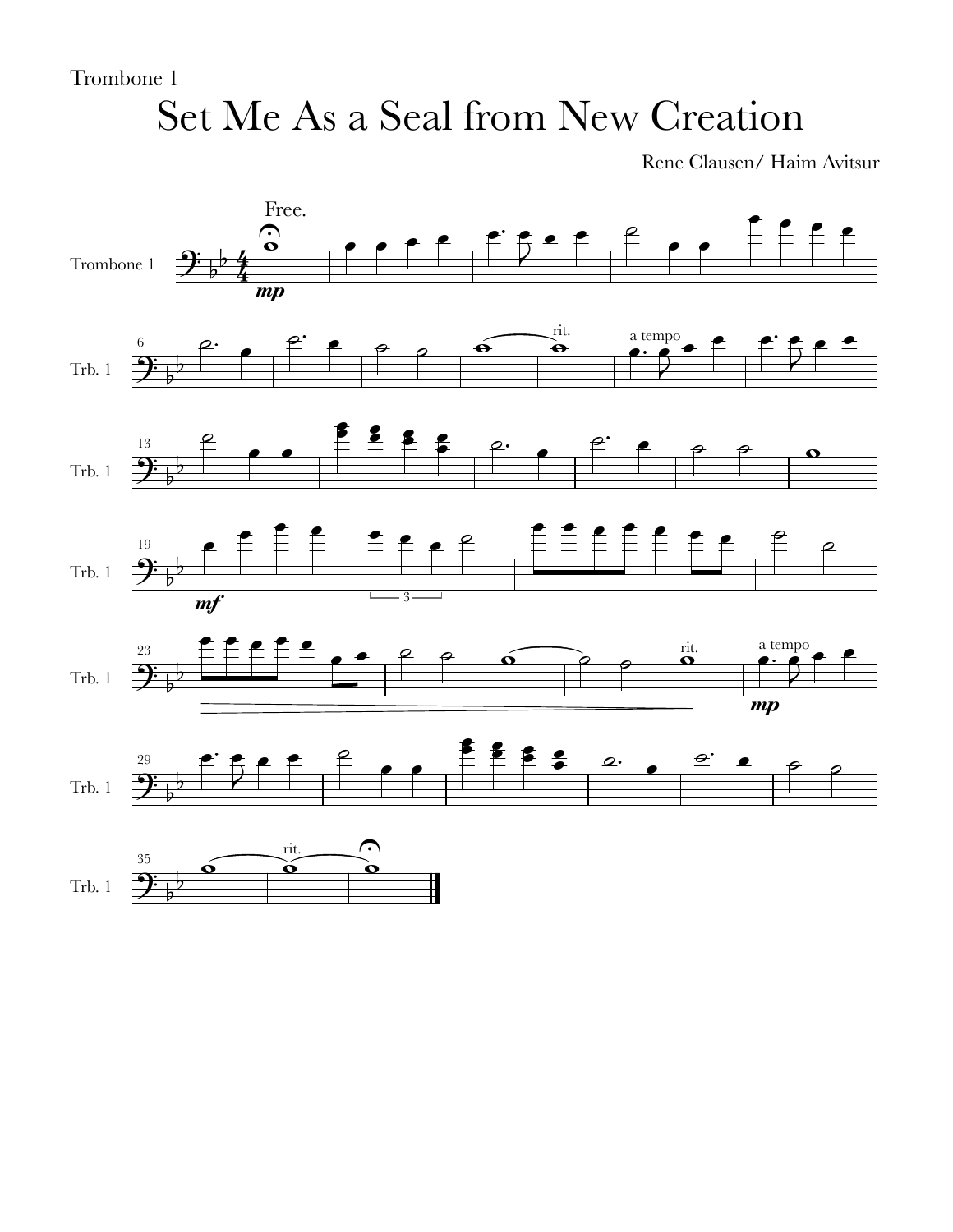#### Trombone 2

## Set Me As a Seal from New Creation

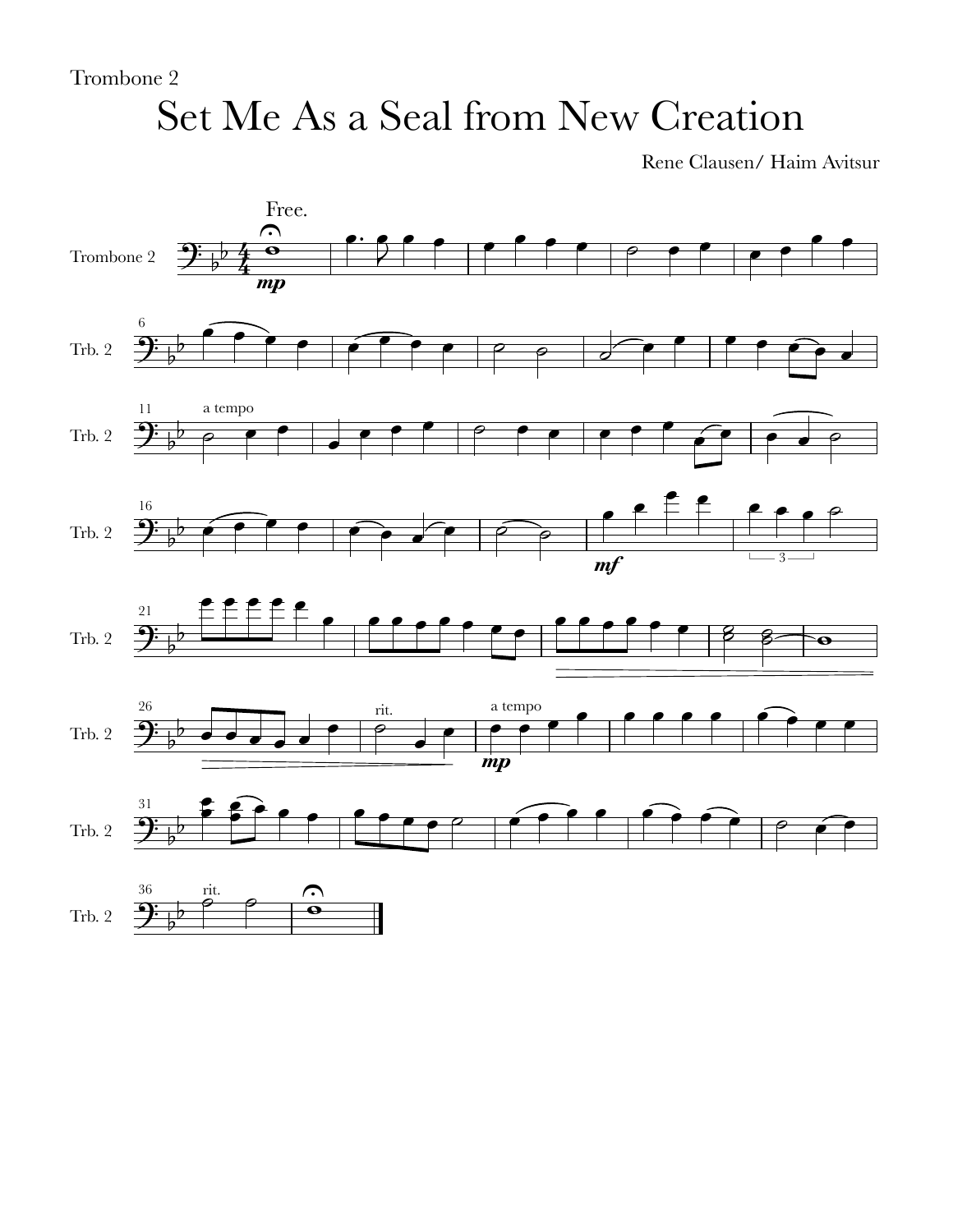#### Trombone 3

## Set Me As a Seal from New Creation